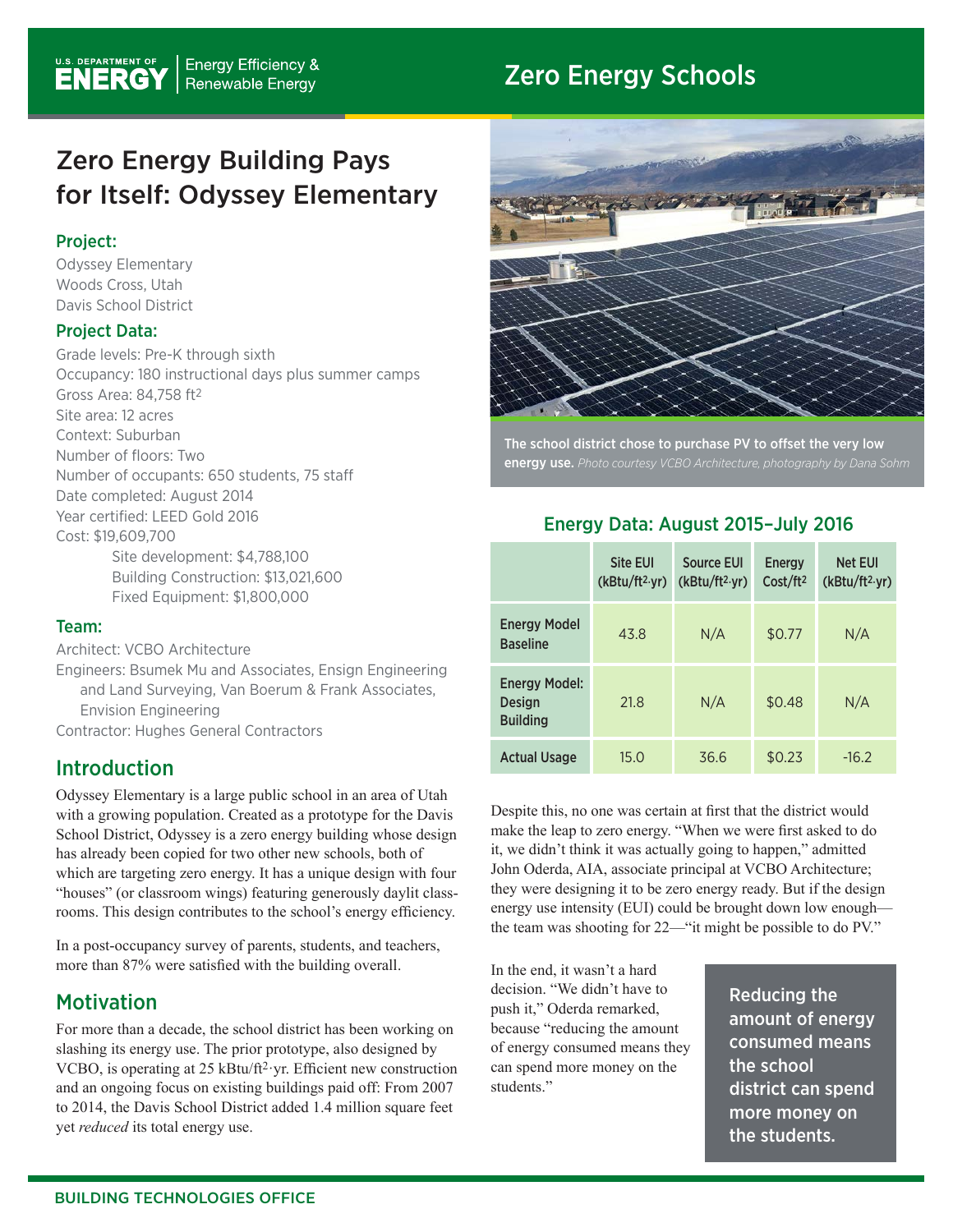

A theme of "Bodies in Motion" is integrated into the design of the classroom wings. *Photo courtesy VCBO Architecture, photography by Dana Sohm*

## Design and Construction Process

Odyssey and two other schools were financed through a 2009 bond, long before discussions of zero energy began. The purchase of photovoltaics received widespread support from the school board and the public—and was possible for all three schools without requiring additional bonds.

In addition to a dedicated building committee, the design process involved administrators and teachers. Even students participated at times—mainly to help shape the "bodies in motion" theme, which was incorporated into each house in different ways to integrate positive messages about fitness into the learning environment. Other major stakeholders included the school board and a district-wide energy committee that monitors use across the district and makes recommendations about building-level use.

The integrative process and the interwoven expertise of various members of the design team really helped the project succeed at its energy goals, according to Odera, and their collaboration resulted in increased energy savings. In addition to a number of automated systems—everything from the air handling units and lighting to the drinking fountains and vending machines certain electrical engineering decisions "let us reduce the size of the equipment," and "small things added up." Being able to specify a small transformer contributed to lower first costs for

the electrical system. In addition, the school district decided to purchase photovoltaics to offset the building's very low energy use.

The network of sensors did not at first play well with the district's building automation system. However, the team was committed to a robust commissioning process (see "Lessons Learned"), in part because the school was targeting LEED certification. Odyssey is the first LEED Gold school in the state, according to U.S. Green Building Council.

Integration with the mechanical engineering firm also contributed to success, Oderda said, especially because of the important role that demand-controlled displacement ventilation played in the project—both for energy efficiency and for indoor air quality. The  $CO<sub>2</sub>$  sensors in each occupied space trigger the main air-handling unit to supply preconditioned fresh air to the space. "You're supplying good, fresh air down low where the students are, as opposed to trying to push it down through the naturally rising, dirty air," he explained. The team also leveraged the dry climate to its advantage—choosing two-stage evaporative cooling over other options.

Another aspect of successful zero energy design includes proper siting; however, the team had to think ahead since Odyssey was a prototype. "There are not as many wide-open sites" as there used to be, Oderda noted, so "we designed it to fit on any site and still utilize daylight. It can be flipped and have entries on two different sides, so it can go on any site and still have the classroom wings oriented properly."

It will take 10 to 13 years to earn back the money put into making Odyssey a zero energy building, according to Doug Anderson, director of utility services with the Davis School District. (That payback time is separate from that of the solar panels, which will take about 20 years.) Anderson said that, based on the age of other buildings in its portfolio, the district plans to inhabit the building for 50 to 60 years. Because the energy features completely pay for themselves in just over a decade, he added, the decision was "a no-brainer."

#### **Technologies**

| Glazing                                             | Double glazed, U-factor of 0.27 and solar<br>heat gain coefficient of 0.25                                                                          |
|-----------------------------------------------------|-----------------------------------------------------------------------------------------------------------------------------------------------------|
| <b>Envelope</b>                                     | R-30 roof and R-20 walls with<br>three inches of continuous exterior<br>polyisocyanurate insulation                                                 |
| Heating,<br>Ventilation.<br>and Air<br>Conditioning | Ground-source heat exchange loops,<br>two-stage evaporative cooling, water-<br>to-water heat pumps, gas boiler, thermal<br>displacement ventilation |
| Renewable<br><b>Energy System</b>                   | 1,100 solar panels, 320 kW of peak output                                                                                                           |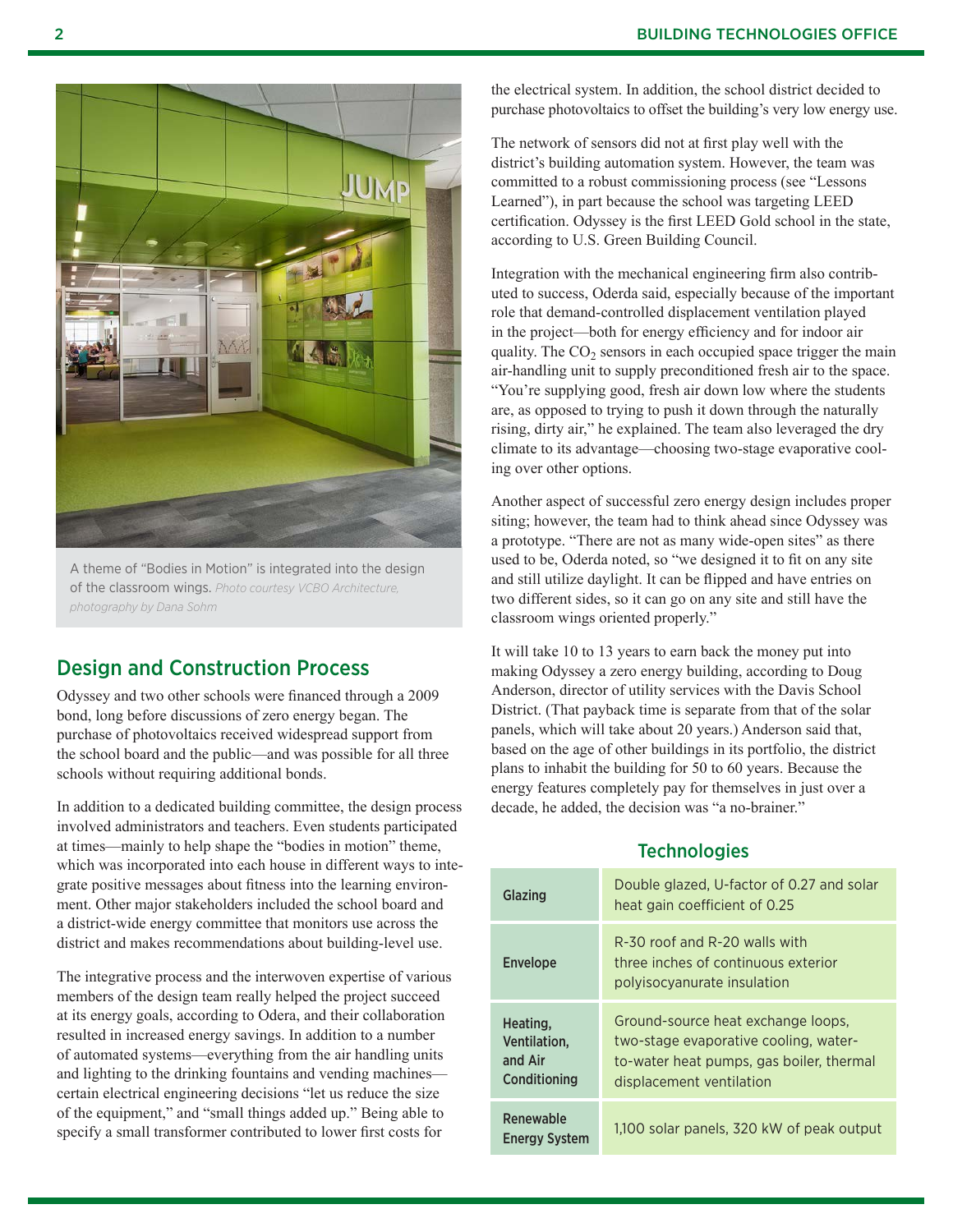

Ample daylight helped the design achieve ultra-low energy use. *Photo courtesy VCBO Architecture, photography by Dana Sohm* 

In fact, rising energy prices were a big part of the district's decision to pursue zero energy for its next generation of buildings. "We wanted to help curb demand costs because those are getting really expensive," stated Anderson. "That is why we have gas at Odyssey—to supplement during times when we don't have any PV power but we need to heat the building up at night."

Anderson estimates Odyssey costs \$25,000 a year to operate about \$0.29/ft2. The school built most recently before Odyssey costs \$0.66/ft2.

**Costs** 

|                                | <b>Typical Elementary</b><br><b>School in Davis</b><br><b>School District</b> | Odyssey<br>Elementary    |
|--------------------------------|-------------------------------------------------------------------------------|--------------------------|
| <b>Building construction</b>   | \$144.05/ft <sup>2</sup>                                                      | \$153.63/ft <sup>2</sup> |
| <b>Mechanical and plumbing</b> | \$25.50/ft <sup>2</sup>                                                       | \$35.40/ft <sup>2</sup>  |
| <b>Electrical system</b>       | \$18.10/ft <sup>2</sup>                                                       | \$21.80/ft <sup>2</sup>  |

#### Lessons Learned

The district has an Energy Committee that has been around for 14 years, which reports to the local Department of Education. From an energy perspective, it made sense to operate just four buildings for all summer activities—and Odyssey is one of them.

"We funnel all summer activities to Odyssey because the building is so cheap to run," explained Anderson. In some zero energy buildings, extra programming might jeopardize zero energy operations, but at Odyssey, the building is functioning as

energy positive, so it has power to spare. Most buildings can use ground-source loops for cooling for a certain amount of time, but they eventually have to shift to a cooling tower. Odyssey's system has one large ground loop that sends chilled water to air handling units, which supply preconditioned fresh air, and it doesn't need the cooling tower for most of the year. "It was cheaper to use the ground wells," Anderson said. "We found that we could use those longer if we set the temperature setpoints to 75°F [in summer] and 65°F [in winter]."

It wasn't easy to get everything operating smoothly, though. The zero energy design relies heavily on automated systems that had to be put through their paces meticulously during a long commissioning process. "We went beyond having a commissioning agent," said Anderson. "After the building was built, we sat down with the engineer who designed the automation system and reviewed every sequence. We found a lot of problems: there are always going to be places where the guy programming the system is interpreting the directions differently than what the engineer intended."

Anderson agrees that the operations side is just as important as a robust design—if not more so—and that training across the district is paramount. Automation isn't always as automatic as it seems. The lighting system, for example, requires some training even for teachers. Automatic dimmers keep the lighting level appropriate throughout the day, while vacancy sensors turn lights



In common areas, the "Bodies in Motion" theme continues, with larger-than-life artwork showing people running, swimming, jumping, and flying. *Photo courtesy VCBO Architecture, photography by Dana Sohm*